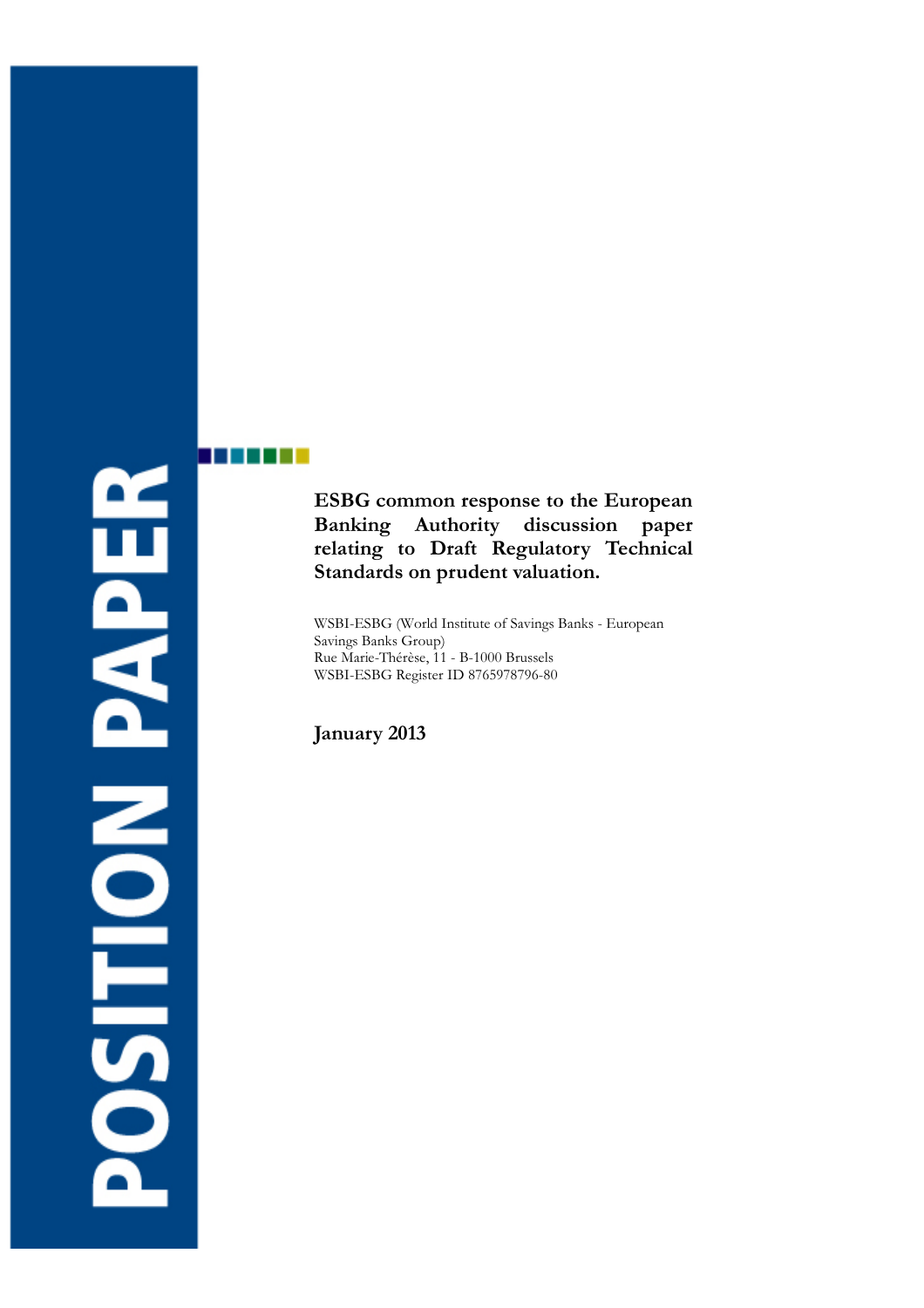

Doc 0028/2013

First of all, the European Savings Banks Group (ESBG) welcomes the opportunity to share its views on this more detailed discussion paper regarding the Draft Regulatory Technical Standards on prudent valuation requirements under Articles 31 and 100.

### **I. General observations**

The valuation implemented by financial instruments has become extremely complex over the past few years, and the number of valuation parameters has increased. Complexity and impenetrability of valuations are broadly considered as the main drivers of the crisis. Having read the proposal included in this discussion paper, the question is raised whether the introduction of two further layers of complexity in the valuation process, namely the determination and testing of AVAs, is the right approach for tackling this problem. We would suggest that an impact study shall be carried out before finally deciding the prudent valuation rules.

Generally speaking, the ESBG is of the opinion that it is important to specify the differences between general accounting principles and the requirements outlined in the discussion paper. The requirements included in the discussion paper must also be considered in the context of other regulatory changes. Additionally, the thresholds should be implemented taking into account the relevance and the level of detail in a balanced way. It is also relevant to take into account that whereas some relevant accounting standards are considered in this proposal, some adjustments are already covered in the fair value requirement in IFRS (e.g. unearned credit spreads, some market price uncertainty, and model risk when relevant). Nevertheless, we agree that there is still considerable room left for interpretation in the definition of Fair Value in IFRS 13. We would also like to point out that these guidelines may result contradictory or confusing with other "parallel" frameworks for valuate positions given that the values in accounting statements included in these frameworks are indirectly questioned.

It is also important to draw attention to a general principle present in these guidelines. From our understanding this discussion paper bases the valuation of assets for regulatory purposes on a liquidation approach. The possibility of introducing exit fees based on an instantaneous fire sale scenario as valuation criteria is also being discussed. The ESBG would like to raise its concerns regarding the component of volatility (in an already volatile valuation model) that these guidelines may introduce. The fair value method, which could be questioned as to whether it is appropriate for regulatory purposes, directly conflicts with the business view, which is a going concern view, not a liquidation view. From a general point of view we deem this paper – and the underlying draft CRR, Art 31 and 100 – as decisive for the following question: On which basis should credit institutions be steered: On a going concern basis or on a liquidation approach basis?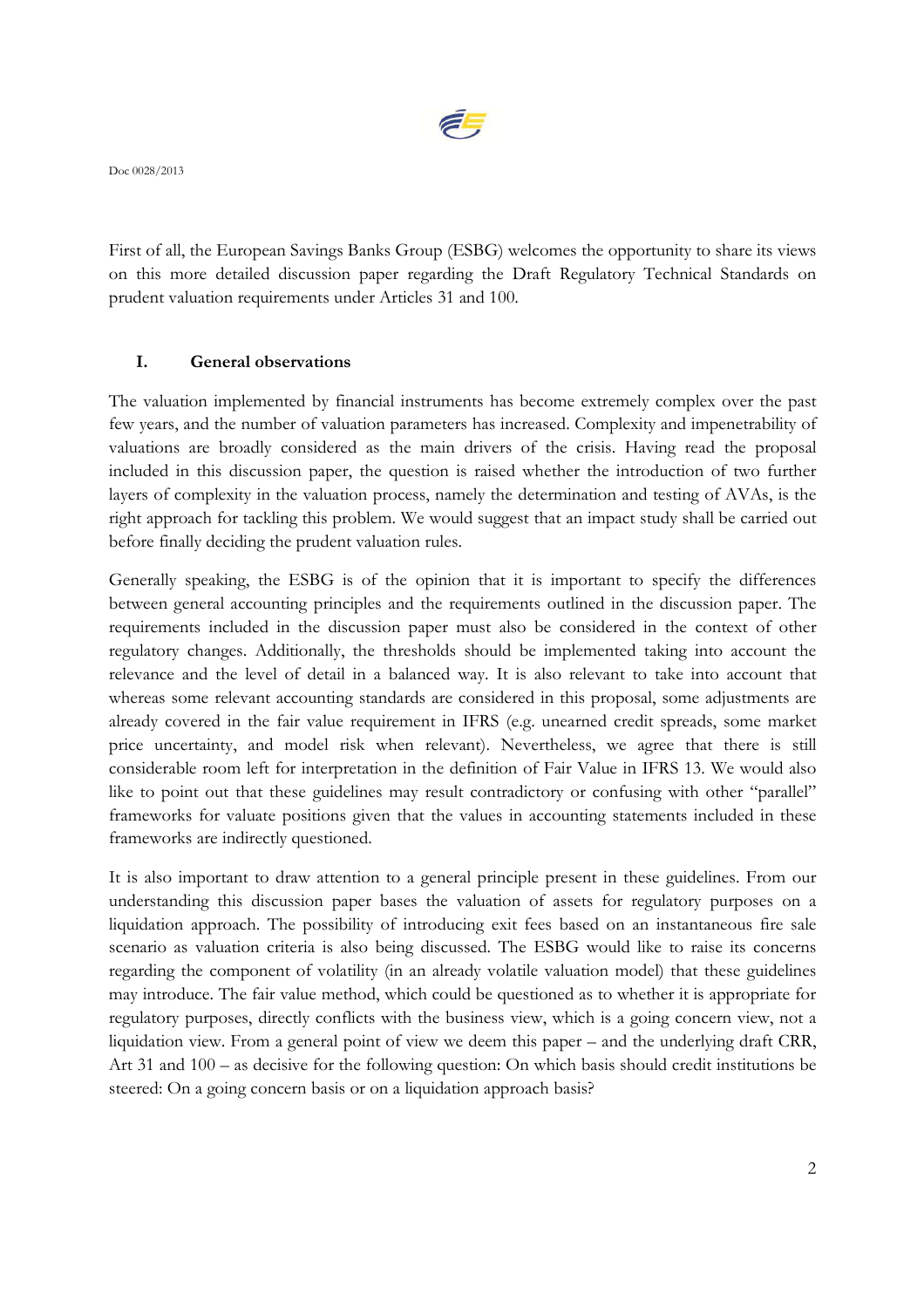

The ESBG is of the opinion that Regulatory Authorities should consider the idea of strengthening the supervision regarding the implementation of the IFRS standards, instead of developing another framework. Clearer guidance and a higher level of conformity across institutions would lower the need for another regulatory framework - which would be difficult to implement homogeneously. The implementation of another framework would also cause challenges in its interpretation, and hence does not resolve the valuation issue.

In general terms, we consider that to decouple the supervisory even further from the accounting valuation is undesirable. The outcome will most likely be that individual financial instruments measured at fair value end up with various values, which immediately raises the question as to the accuracy of the individual values compared with each other and how this impacts net income. The increasing decoupling of valuations inevitably leads to parallel data pools and the updating of accounting records, which can ultimately have significant consequences. Such a discrepancy generated by these two worlds leads to a large number of mutual adjustment and exceptions, which in turn call for considerable effort for their reconciliation and internal clarification.

Moreover, the discussion paper is very much focused on the quantification of the uncertainty valuation. We fear that this may lead to banks ignoring all non-quantifiable contributors to valuation uncertainty, and thereby result in a false security about the actual uncertainty in the Fair Value estimations. We believe that a judgemental approach is actually the basis for assessing the valuation uncertainty. For the majority of the contributors listed in 4.2, a quantitative approach is not possible. We fear that these Prudent Value guidelines will result in a quantification exercise and therefore there is a risk that the non-quantifiable contributors to valuation uncertainty will end up being ignored.

We would also like to raise some comments concerning the practical questions on the feasibility of the framework suggested. All prices, values and the empirical distributions of financial instrument prices and values depend greatly on the individual circumstances and thus in particular on a possible inclusion of the history (duration, weighting of historical data, reference to "normal" or "stressed" market conditions?) and on the exit horizon, which in turn has to reflect market liquidity considerations. It is not clear how a quantile will be determined. There are in particular considerable differences depending on whether the reference is made to a normal market situation or "stressed" markets. In addition, the terms are not adequately differentiated from each other.

On the other hand, we consider that at this stage of the discussion these guidelines leave considerable room for interpretation in certain aspects. Some parts of the forthcoming RTS needs to be carefully specified/clarified (for example, "instantaneously" and "exit cost" in question 2 or "time horizon" as in question 3).

Lastly, we would like to note that in several places in the document there are references to different "sections" without any corresponding headlines. To facilitate the understanding of the references made to different sections it would be easier to have the section number used in headlines.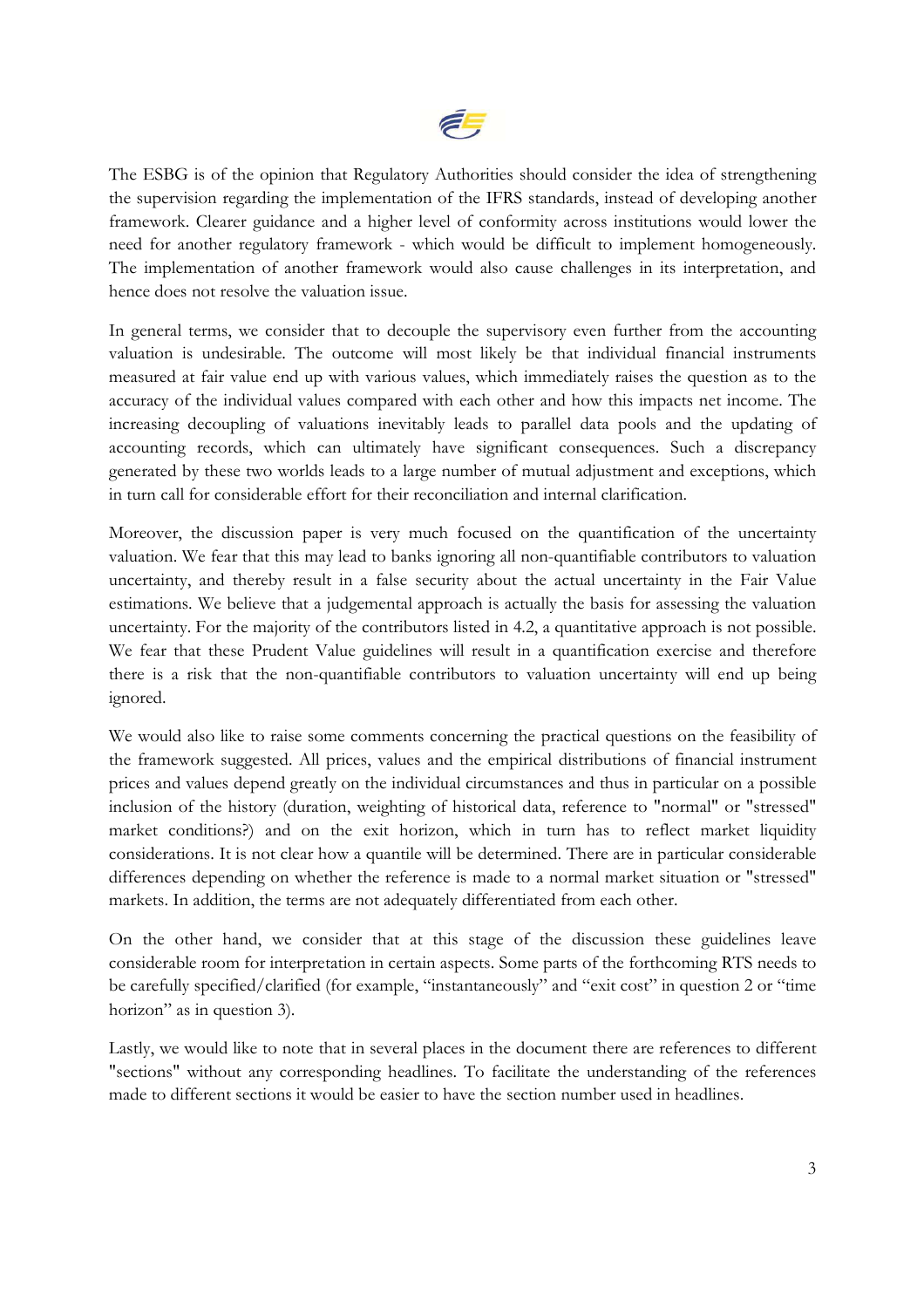

### **II. Answers to the questionnaire**

### **Q1. Do you believe that a proportionality threshold should be considered before requiring an institution to assess the prudent value of all fair value positions? If yes, how would you define the threshold?**

The ESBG is of the opinion that it is appropriate to set up a threshold given that the efforts – in the first instance the implementation effort – related to this exercise are deemed to be very high. The approach to set up this threshold should be to assess whether a legal entity/portfolio is of systemic relevance or not. In our view this exercise should only apply to systemic relevant legal entities/portfolios.

The ESBG supports the introduction of a proportional *de minimis* threshold. It is important to note that the threshold should not be complex, and therefore easy for the institution to calculate. It should not lead to any additional complexity. We suggest introducing a threshold based on the ratio of fair valued assets over total assets or total capital. The approach should be to assess whether the FV-portfolio is of systemic relevance or not. Furthermore, it would be logical to exclude level 1 holdings from the scope (presuming use of relevant accounting requirements).

Below is an example of how limits could be set up:

- Listed shares: Fair value IFRS> 20% of own funds. If the value has been overestimated with 10%, of the amount approved for the exception, then the worst case is that own funds is overestimated by 2%.
- Unlisted shares: Fair value IFRS> 10% of own funds. If the value has been overestimated with 20% of the amount approved for the exception, then the worst case is that own funds is overestimated by 2%.

Furthermore, concerning the threshold certain aspects remain unclear in the discussion paper:

- are liabilities also addressed by this paper
- are trading and banking book addressed by this paper.

In our opinion this should be set out clearly. From our point of view it is questionable to include under AVA the following positions:

• AfS portfolio: Besides the fact that it is used mainly for liquidity purposes and usually held to maturity, it still continues the discussions about the treatment of AfS unrealised gains and losses in own funds. If AfS revaluation will be filtered from own funds it would – in our view – make no sense to apply AVA to AfS.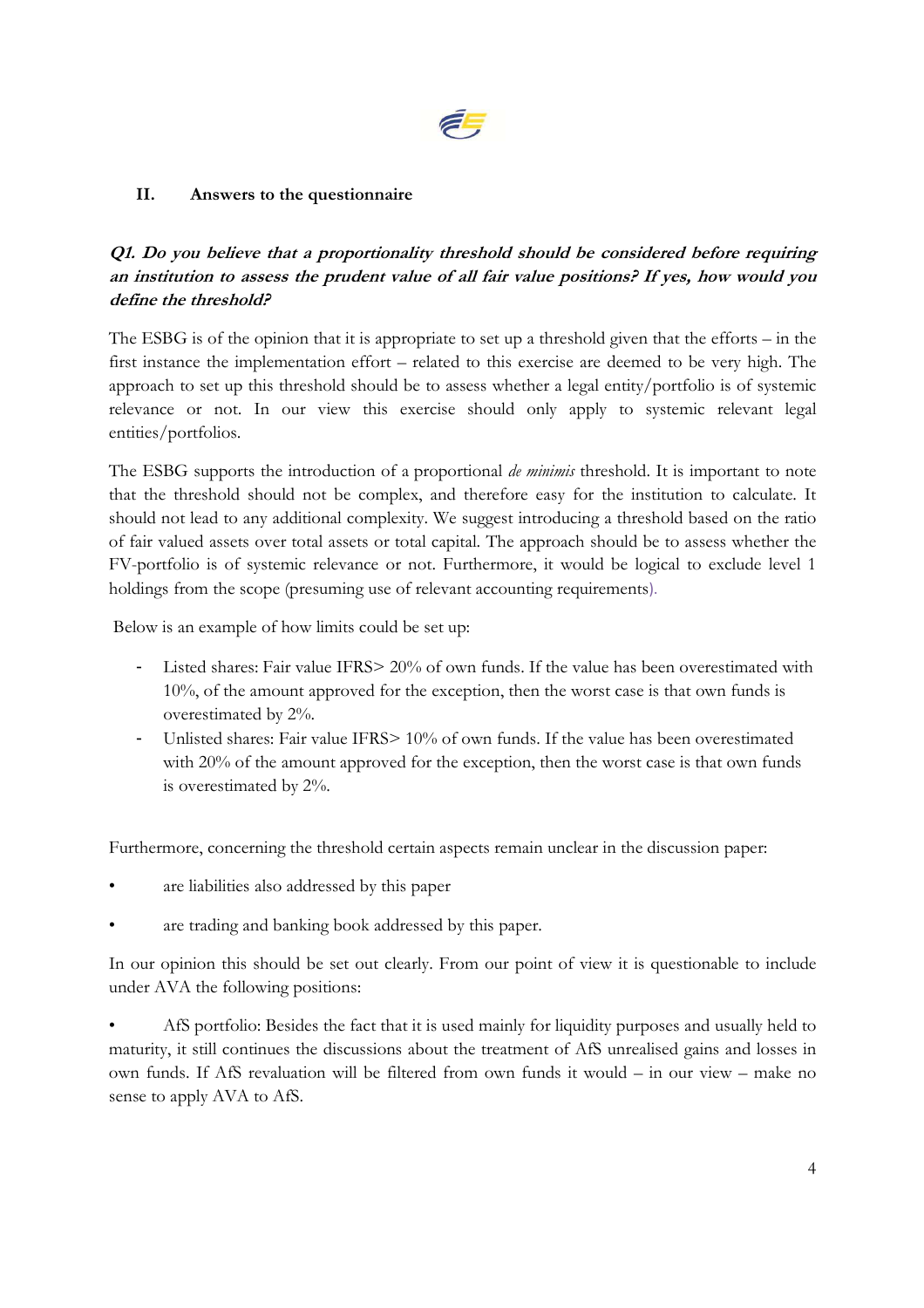

• Hedging derivatives and hedged items in case if fair valued (fair value hedging or cash flow hedging of 'fair valued' A/L): It is unclear in relation to Article 30 – treatment of cash flow hedges (the fair value reserves related to gains and losses on cash flow hedges of financial instruments that are not valued at fair value shall not be included in any element of own fund).

• A/L under 'fair value option'. FVO is usually used instead of hedge-accounting; these are mostly hold to maturity items.

Therefore, we are of the opinion that these items should be excluded from the AVA application.

Should the EBA expect that the institutions have to meet the requirements, even though they are below the threshold, then the application of the ITS should reflect the concept of proportionality, as set out in the Pillar II provisions.

# **Q2: Do you agree that the exit price used as the basis of prudent value does not necessarily need to be based on an instantaneous sale? If yes, provide argument to support your view.**

The ESBG clearly rejects the view that an instantaneous sale should be taken as the basis for calculating the exit price. This seems to be fairly unrealistic – even in a liquidation view. The shorter the time horizon the more volatility is being added to an already volatile fair valuation model. This could end in a kind of "vicious circle"-scenario.

Furthermore, there is a need for clarifying the meaning of "instantaneous" and the cases in which it would be applicable. The meaning of "exit price" is also not clear in this context. If the exit price is not to be based on an instantaneous sale then we believe that it can be represented by the fair value. Since the Prudent Value is defined as the uncertainty in the Fair Value estimation, the outset for the Prudent Value should be the same as the basis for Fair Value. It may not be relevant to calculate an exit price on some positions, for example under Fair Value Option.

We would like to add that the IFRS 13 'Fair value measurement' includes the term 'exit price'. Fair value is defined in this standard as the exit price: 'The price that would be received to sell an asset or paid to transfer a liability in an orderly transaction between market participants at the measurement date'. Without any time horizon, it will be confusing to find the difference. Therefore, we think that it would make sense to align with IFRS 13.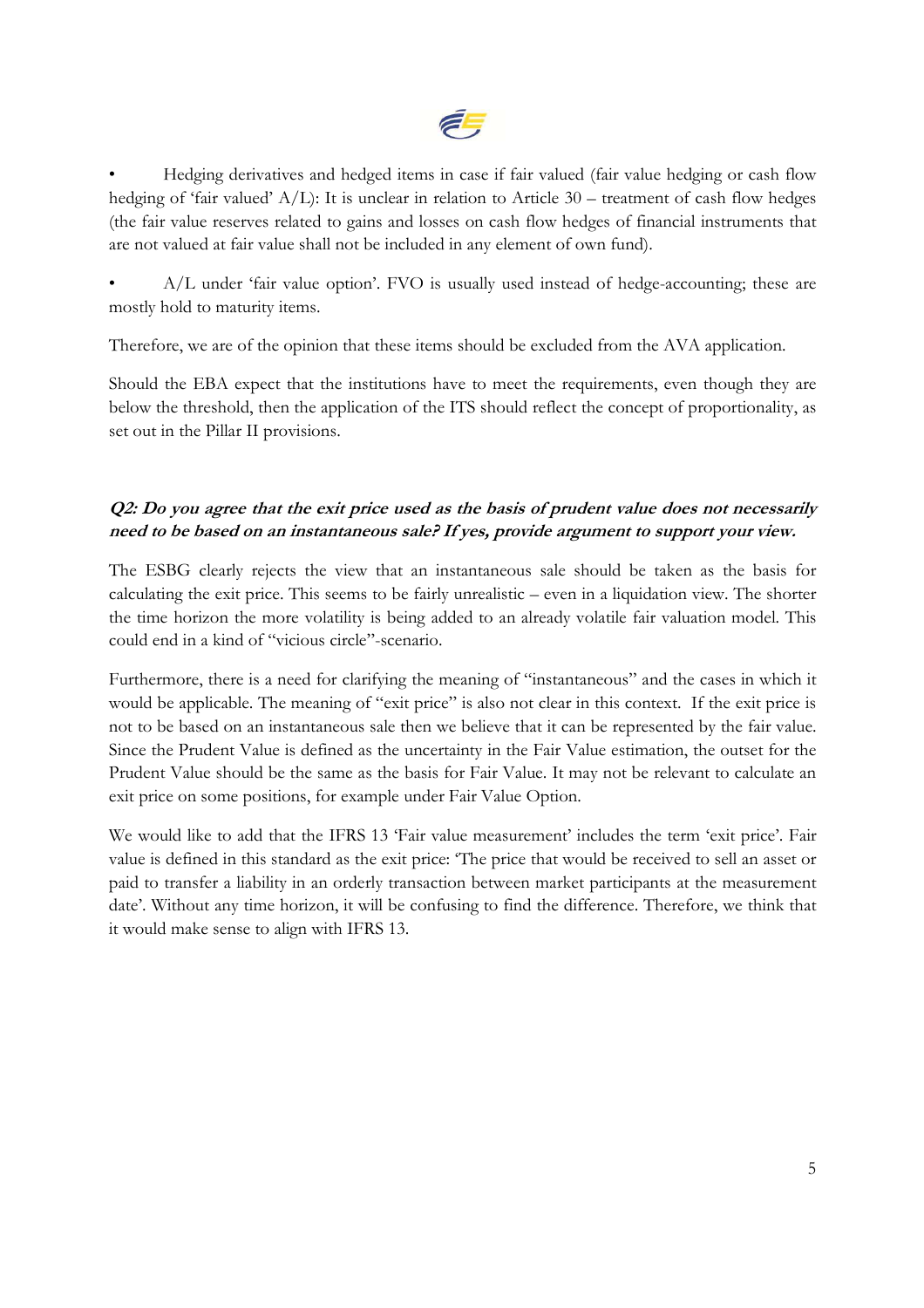

# **Q3. Should a specific time horizon for exit be set when assessing the prudent valuation? If so, how the time horizon should be set (e.g. the same time horizon for calculating Value-at-Risk (VaR), Credit Risk Capital Requirements, etc.), what should it be and how would it feed into the calculating of AVAs?**

In general, the ESBG supports the idea of a consistent approach with respect to the corresponding capital requirements. A clearer statement as to how market liquidity risks could be included would be helpful because the determination of the "time horizon" has a very considerable influence on the size of the AVAs.

We plead for time horizons which are compatible with the average holding periods in the regulatory framework for market risk. A position that is relevant for the overall liquidity situation should have a shorter time horizon for exit. Positions that are deemed as not relevant for the overall liquidity situation and that has a short time to maturity may be excluded from the AVA since the Exit price calculation becomes less relevant. Therefore, assets which are eligible as collateral for the ECB repo-trades – especially government bonds – should be excluded as there seems to be no necessity for applying a fire-sale scenario as these assets can be taken as collateral for liquidity at any time.

# **Q4. Do you support the concept of a specified level of confidence to determine AVAs? If not, why? Are there any AVAs where the use of a specified level of confidance is not appropriate?**

Generally speaking, we do not support this highly quantitative approach. The existence of a confidence level could lead to wrong interpretations and provide false security. From our point of view the specified level of confidence seems very high and would add more volatility to the system. Instead it would be preferable to have the EBA expressing in words the level of conservatism that they are asking for.

In our opinion, caution should be applied in the determination of a confidence level, and only where there is corresponding data as a basis should thought be given to opting for such a statistical approach. We reject the quantile concept for determining AVAs even if there are sufficient market data. Since a statistical process only supplies robust results if there is a sufficient data basis for the calculation, we see the problem of a large estimation error in the determination of AVAs when there is an inadequate data basis, which would lead to an unjustified fluctuation in measuring the risk and hence spurious accuracy for the affected institution. Especially, we fear that a quantile estimate based on expert opinions for market-to-model positions will be unreasonable and will probably count with an excessive safety loading. Banks should at most have the possibility of adopting this approach voluntarily.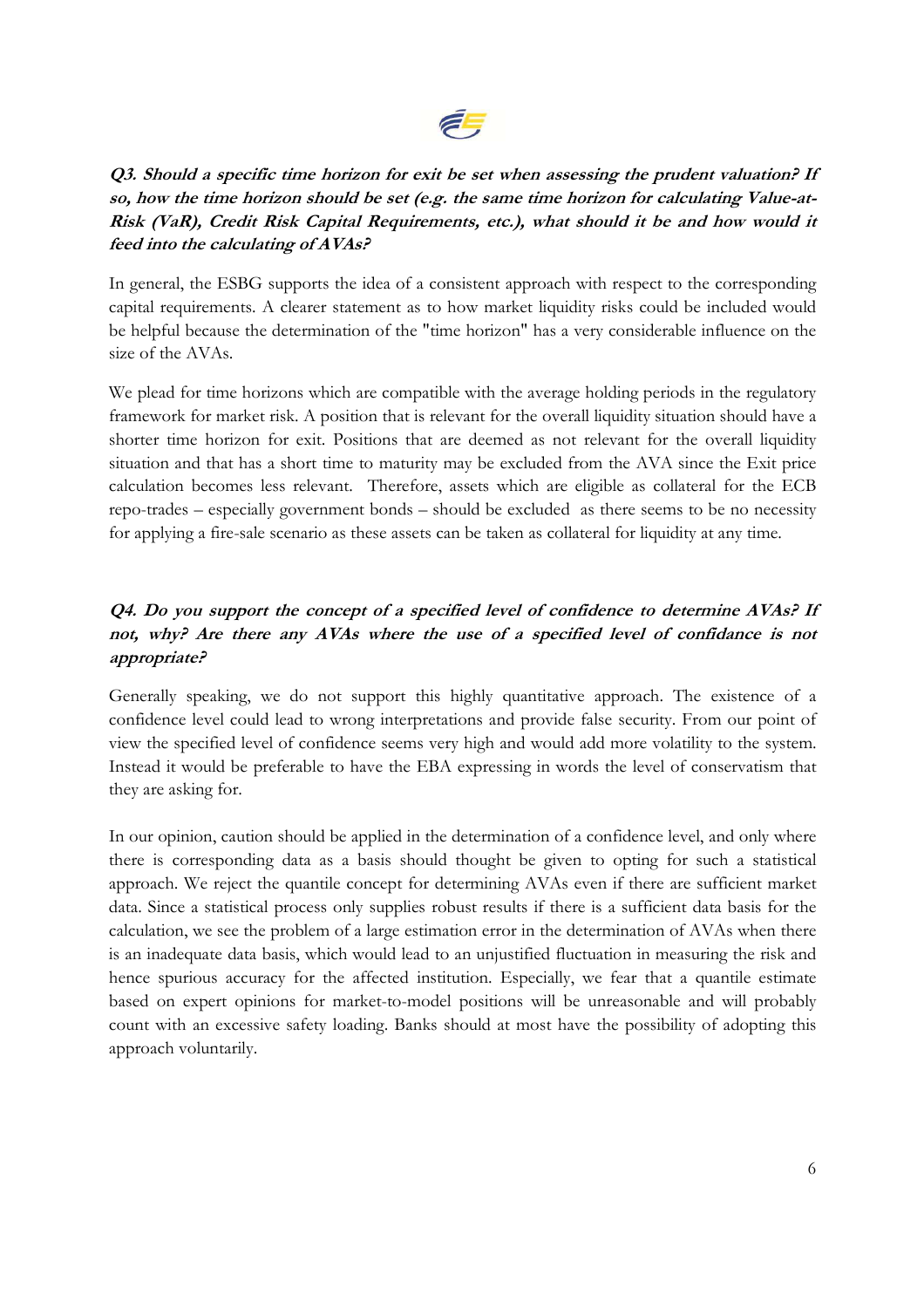# E.

**Q5. If you support a specified level of confidence, do you support the use of a 95% level of confidence? What practical issues might arise or inconsistencies with other parts of the CRR when using this level of confidence?** 

**Q6. How prescriptive do you believe the RTS should be around the number of data points that are required to calculate a 95% level of confidence without any more judgemental approach being necessary?** 

### **Q7. If you support a specified level of confidence, do you support the explicit allowance of using the level chosen as guidance for a more judgemental approach where data is lacking?**

The ESBG is of the opinion that the suggested 95% level of confidence does not seem to fit to every situation; e.g. for situations of illiquid markets, where no market price is available, this system does not work out. Should the EBA not provide a definition of confidence level, we are expressly in favour of the application of a lower level, not greater that 75 – 80%. In addition this threshold would also alleviate the problem discussed under question 4 and would require less data from institutions. An alternative could be the implementation of a simple aggregation approach that allows for diversification. Nevertheless, we would like to stress that we have strong concerns with regards to the introduction of a model based on confidence levels since this will most likely result in a complex valuation uncertainty model.

Furthermore, the ESBG is of the opinion that some leeway to decide the positions for which they can and want to carry out a statistical calculation of the valuation adjustments should be left to the institution. The necessary number of data points can vary from instrument to instrument, and hence the institution would have to justify the decision it has taken. Given this latitude, other factors could then be included in a case-by-case decision basis.

Lastly, the ESBG would like to raise its concerns regarding the potential conflicts of overlapping/frictions with the calculation of the model reserve, specifically in view of structured derivatives in IFRS.

### **Q8. Should any additional possible sources of market prices be listed in the RTS?**

We consider that there should be more focus on the guideline, given the preconditions for using different sources for collecting market prices. The RTS should not define the actual sources. Since the market data quality of individual market data sources will vary over time, it is probably better to give examples rather than publish a definitive list.

If, at last, the sources were to be defined in the RTS we are of the opinion that they should be in line with the Fair Value hierarchy present in IFRS. Furthermore, additional possible sources of market prices (see paragraph 4 on page 11) should be supplemented with a new number "IV)"; Indicative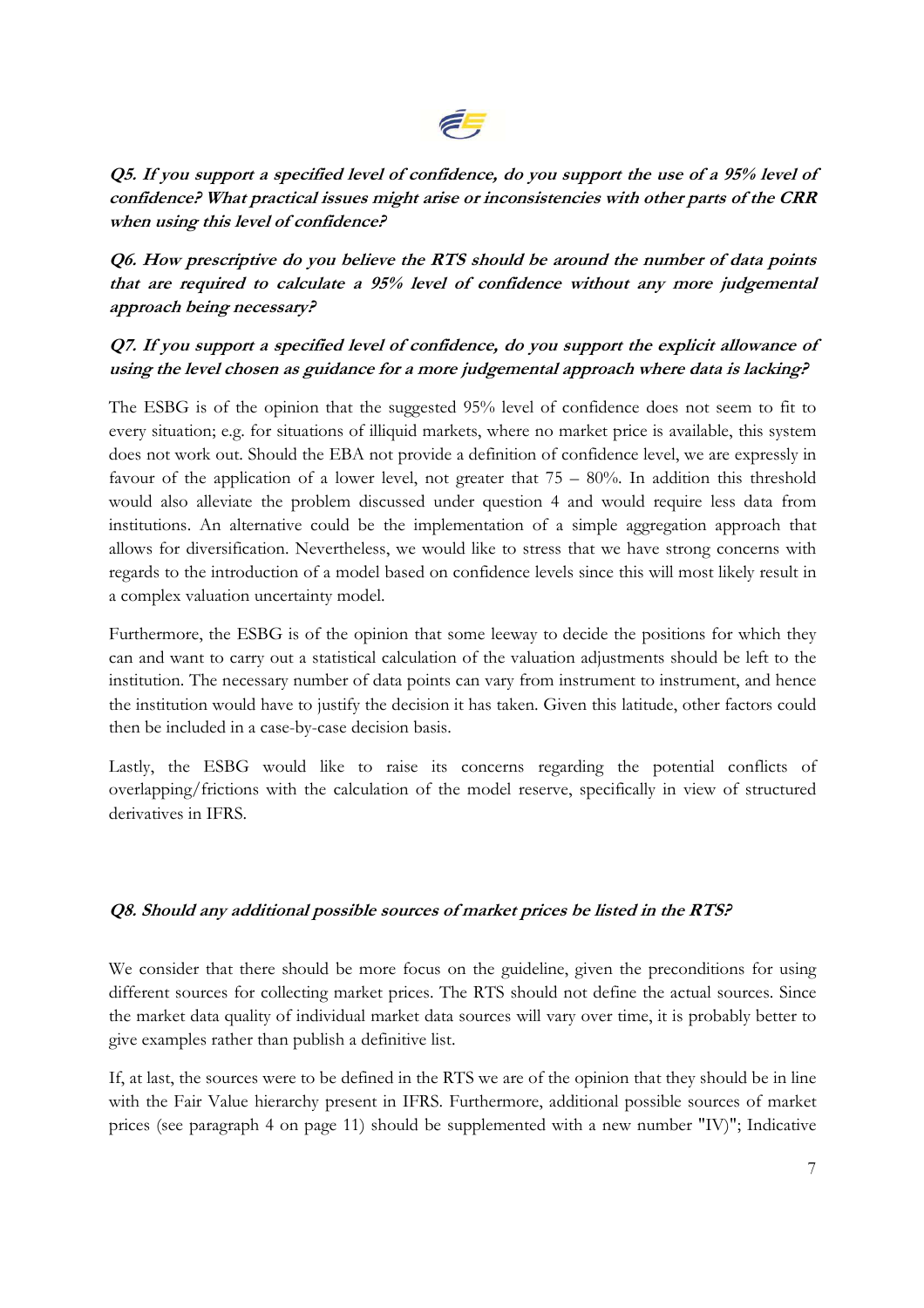

quotes from financial data vendors. Remaining numerations are moved a step forward. Additionally, clarification is needed on the meaning of the current 4 iv) Consensus service concerns.

**Q9. Should more description be included of how to use the various sources of market prices to obtain a range of plausible prices?** 

**Q10 Should the RTS be more prescriptive on how to use the various alternative methods or sources of data to obtain a range of plausible prices where there is insufficient observable data to determine the range by direct statistical methods? If so how?** 

From our point of view the greater the flexibility the better the system would work. Definitely, we think that it will be not be possible to describe each and every scenario appropriately. Every description of how to use certain data sources entails a risk of distortion. For this reason we plead for not being too restrictive/prescriptive in the descriptions.

Rather than extending the list, we would favour transferring responsibility to the individual institution. This can then apply sources suitable for the specific product.

### **Q11. Are there any other indicators of large market price uncertainty which should be included?**

The "bid-offer-width" indicator could be included in the analysis.

### **Q12. Do you believe the approaches set out above are appropriate for each of the adjustments listed in Article 100? If not, what approaches do you believe would be more relevant?**

The decision tree seems most appropriate for market parameter uncertainty and less appropriate for the other contributors to valuation uncertainty mentioned in the Discussion paper (unearned credit spreads, close-out costs, early termination, future administrative costs etc.). Administrative costs, including close-out costs, should also be taken into account. Also, concentration risk seems to be missing in the left part of the tree, as this will also be present for marked-to-market positions with a sufficient range of bid-ask quotes. Additionally, the differentiation of market price uncertainty from the other categories is, in our opinion, unclear.

Concerning the uncertainty in the input parameters of valuation models, the idea of seeking to achieve prudent valuation via an adjustment seems understandable. However, this adjustment should not to be applied by individual model parameters but address all the necessary model parameters in its entirety.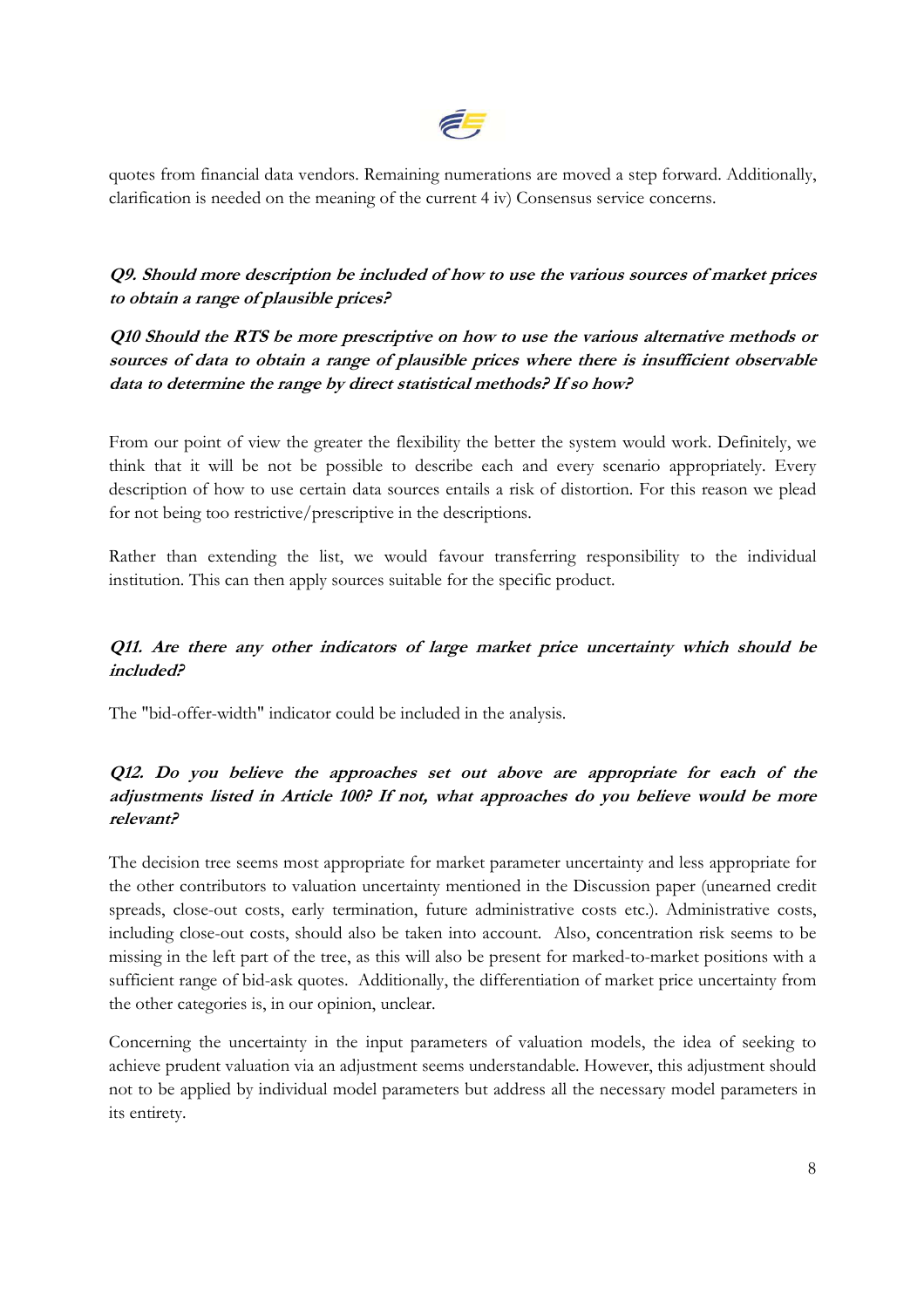

### **Q13. Are there any other material causes of valuation uncertainty that the RTS should describe an approach for? Or are any of the adjustments listed above not material and should not be included?**

There are many non-quantifiable contributors to valuation uncertainty, which are not addressed in the RTS, such as the choice of revaluation curves. Choosing the wrong curve will have significant impact on the valuation. However, it is difficult to quantify the impact. We believe it is important that banks assess all types of factors that generate uncertainty.

Balance sheet substantiation should not be included since it is not a part of the scope of prudent valuation according to article 100.10 of the draft CRR. (It's not reasonable that the completeness of accounts should be dealt with prudential valuation adjustments.)

Furthermore, we assume that the reference to operational risk seems to be overlapping with the already existing requirements concerning the calculation of the capital requirement for operational risks. In the operational risk regime the mentioned instances are already to be covered, at least via the use of external data bases. Also a possible overlapping with the provisioning regime could take place. In any case, we consider that double counting should be avoided.

# **Q14. Do you believe that the testing approach in Annex 2 represents a useful tool to test for prudence of valuation? If not, what weaknesses make it unsuitable?**

Generally speaking, the approach selected is likely to produce volatility due to the aforementioned reasons. Furthermore, as expressed above, the introduction of statistical tests might lead to banks focusing too much on the products where there is plenty of data and very little uncertainty, and ignore the illiquid products where the uncertainty is much bigger. Hence, we do not see any value in setting up tests as described in Annex 2.

# **Q15. Do you believe that the RTS should be prescriptive with respect to validation techniques? If not, how do you believe that comparable levels of prudence should be ensured for the valuations across institutions? Are there other validation techniques that you believe should be detailed in the RTS?**

From our point of view the greater the flexibility the better the system would work. It will be not be possible to describe each and every scenario appropriately. For this reason we plead for not being too restrictive/prescriptive in the descriptions. Nevertheless, achieving comparability across institution boundaries requires the definition of a minimum level of clear requirements and procedures by the supervisory bodies. On the other hand, the particular characteristics of the institutions and their scale of trading activities have to be heeded in order to bring about individually reasonable solutions.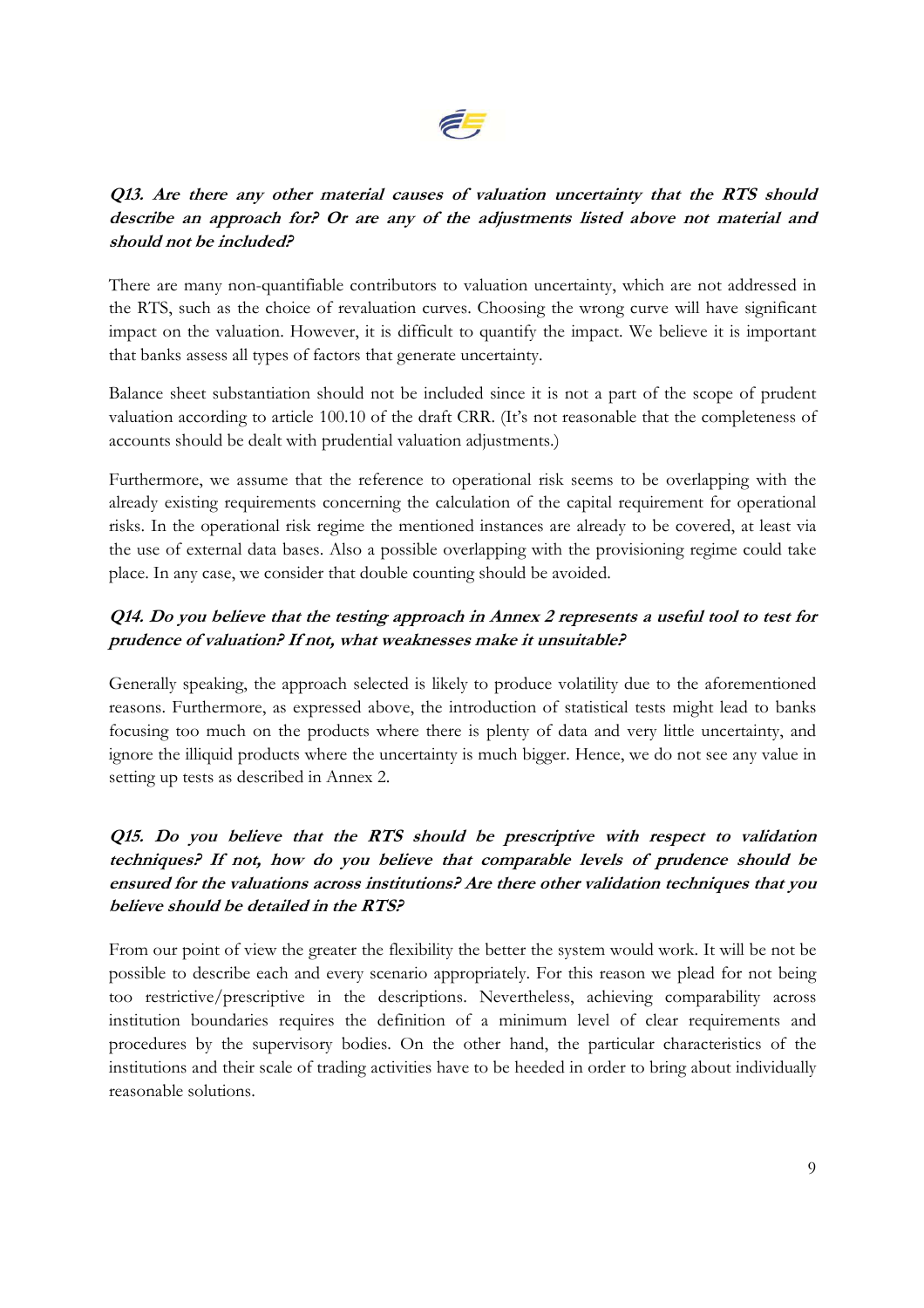

The EBA could further clarify their expectations on the outcome of the Prudent Value assessment in banks. Instructive examples would also make it more clear what is expected. Both initiatives would increase the alignment across institutions.

### **Q16. Do you support the concept that prudent value can never be greater than fair value including fair value adjustments at both the individual position and the legal entity level? If not, what would be the reason to justify your view?**

Generally speaking, we agree that the Prudent Valuation should be equal to the sum of the Fair Value and the reservations made for valuation uncertainty (the AVA's). Nevertheless, in specific cases, such as in the case of Germany, financial statements drawn up in compliance with the German Commercial Code have to have VaR-based adjustments for valuation uncertainties (see Section 340e Subs. 3, Commercial Code). Since this is a blanket mark-down, it can lead to the market value carried in the balance sheet being lower than the "prudent value", which allows for the individual valuation adjustments.

**Q17. Would you support the availability of a diversification benefit within the aggregation of position-level AVAs? Please explain the reasons and justification why, providing any evidence available to support your arguments** 

**Q18. If simple aggregation better reflect your assumptions and practices or would you support the availability of diversification benefit, do you support creating a simplified standard approach, an example of which is shown in Annex 4? If you do, do you have alternative suggestions on how this standard approach should be specified? Are the suggested correlations in the example appropriate, if not what other values could be used?** 

Diversification effects of AVAs relating to the position should definitely be allowable. Instinctively, the approach of considering that a well-diversified portfolio has less valuation uncertainty than a portfolio consisting of a few very large positions seems right. Simple aggregation of individual AVAs to a 95% confidence level without consideration of diversification would, as a rule, lead to an unreasonably high AVA for the overall position. On the other hand it is difficult – or almost impossible – to estimate correlations between uncertainties, and it adds complexity to the model and could lead to the impression of an exact model for estimation of valuation uncertainty. Perhaps it would be better if it would be allowed to use netting. We also would like to refer to our aforementioned suggestion of introducing a confidence level of 75 to 80% and then simple aggregation on the basis thereof.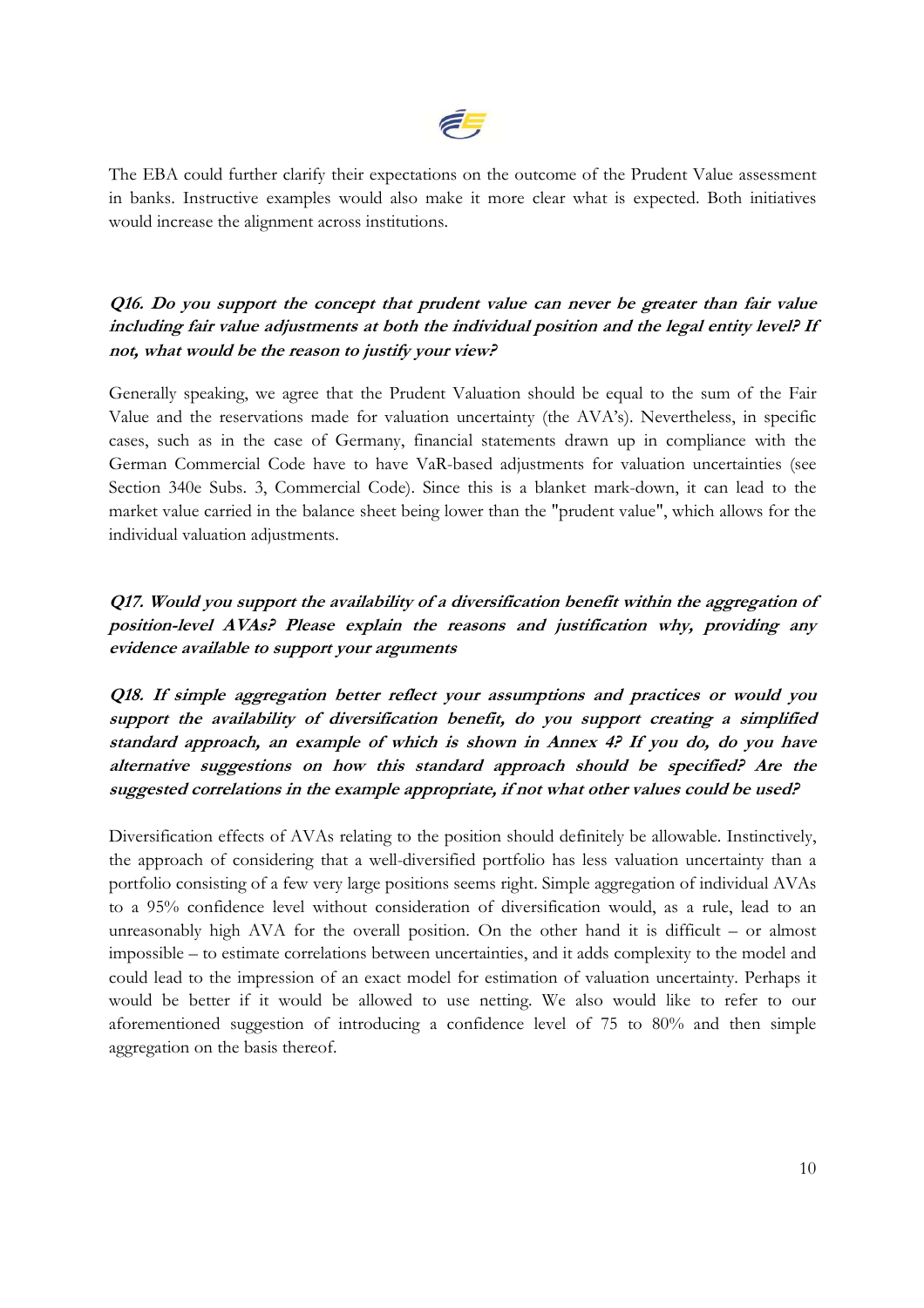

# **Q19. If you support the availability of diversification benefit, do you support allowing an inhouse approach which should be subject to approval by the regulator, an example of which is shown in Annex 4?**

The overall intention of this RTS is to reduce the leeway for subjectivity of institutions in the valuation process. As it is not possible to set up an RTS covering all aspects of diversification following the aggregation and since this might be approached differently by different institution, we would like to see an opening for an internal model approach. However, allowing an in-house approach leaves room for interpretation and could lead to big differences between banks. On the other hand it makes sense to allow for using an in-house model if such a model already exists and is regarded as being more correct than the standard approach. It is difficult to see how the regulators should be able to verify the accuracy in different approaches for calculating diversification effects. We would suggest that some experience with the concepts is needed before allowing for internal models.

The diversification effect raises the justification of the correlation between uncertainties which is not an observable data and the approval process of the regulator would still be based on a judgmental in-house process. There is a difficulty in calculating correlations between different valuation uncertainties, and therefore one should be cautious about applying diversification rules. Since it is, by nature, very difficult to quantify valuation uncertainty, the model for doing it should preferably be very simple. A complex model will only increase the uncertainty in the estimation of the valuation uncertainty.

### **Q20. Would you agree that offsets against AVAs for overlaps with other Pillar 1 capital requirements should not be permitted? If not, what offsets might be appropriate and under what conditions might they be allowed (e.g. individually assessed by the institution and agreed with the regulator rather than specified in the RTS)?**

We are of the opinion that double counting should be in any case avoided. Therefore at least an offsetting possibility should be included to avoid this problem. We believe that overlaps with other Pillar 1 capital requirements should be permitted for off-setting, but we also believe, besides the operational risks, that overlapping requirements should not occur if the prudent valuation is correctly applied. We also consider that further clarification is needed concerning paragraph 63 and several examples should be provided. For example, where offsets against AVA ought to be applicable is when CVA-adjustments have to be made on derivatives.

**Q21. Do you believe the above requirements are appropriate? If not, what other requirements could be necessary and what requirements stated above are considered not to be relevant?**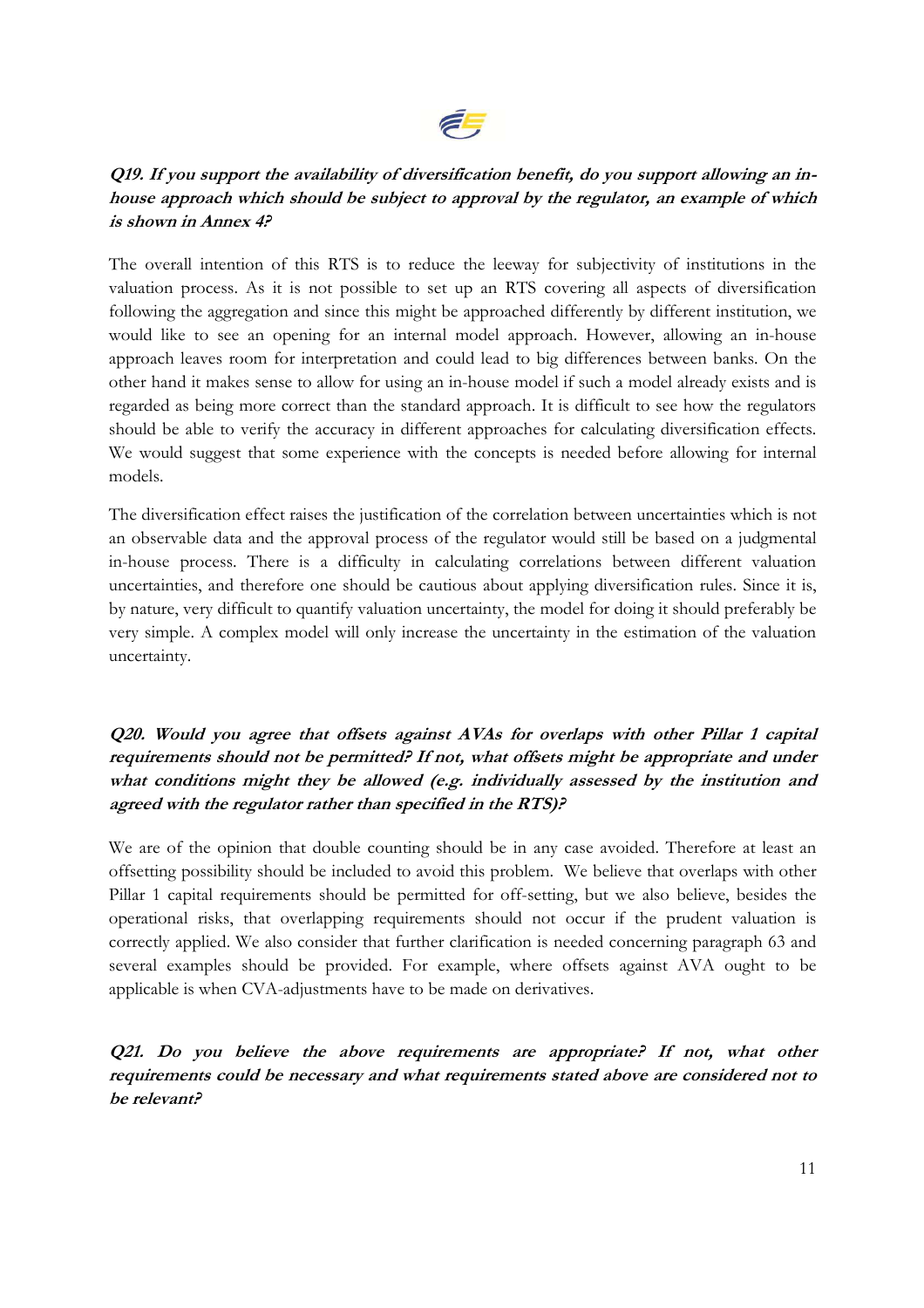

Generally speaking, the requirements included in this discussion paper here are all appropriate as an overall ambition. The EBA has focused on ensuring an adequate prudent framework for valuation, e.g. sound valuation governance structure, high control standards, exhaustive documentation etc. We are of the opinion that all these principles should conceptually be already in place. Nevertheless, we would like to draw the attention to the burden that these requirements will entail for financial institutions if they are considered as strict requirements instead of just general principles. Therefore, we would like to plead for the inclusion of the principle of avoidance of unnecessary administrative and bureaucratic burdens and costs. The system should be as simple as possible; unnecessary complexity should be avoided. Additionally, we consider that overlapping and double counting should be avoided.

# **Q22. What would be the sources of costs and benefits of requiring (a) the implementation of a unique AVA methodology and (b) a consistent format for reporting AVA? Do you agree that the benefits of such requirements outweigh the costs associated with them?**

It is our belief that it is important for banks to assess their valuation uncertainty, and we also support external reporting of Prudent Value. However, we support that the methodology for the reporting should be kept simple; the regulator should concentrate on a simple, standardised, consistent and comparable approach. The objective for the RTS should be to ensure a level playing field.

As many internal systems would be affected by this new regulation the implementation would be a huge cost driver. Definitely, the instructions on how to calculate the Prudent Value would require extra IT developments and reporting. On the other hand a fair level playing field has to be established.

Concerning the second question we doubt that the benefits of the requirements will exceed the costs.

### **Q23. If you agree with a reporting form being introduced, could you please provide a suggested template?**

From our understanding, an AVA report is not suitable for achieving a level playing field because AVAs, as a difference between fair values after adjustments and prudent values, are not a suitable metric. A direct comparison of prudent valuation only makes sense if applied to identical or sufficiently identical portfolios. We therefore reject the idea of a general report template.